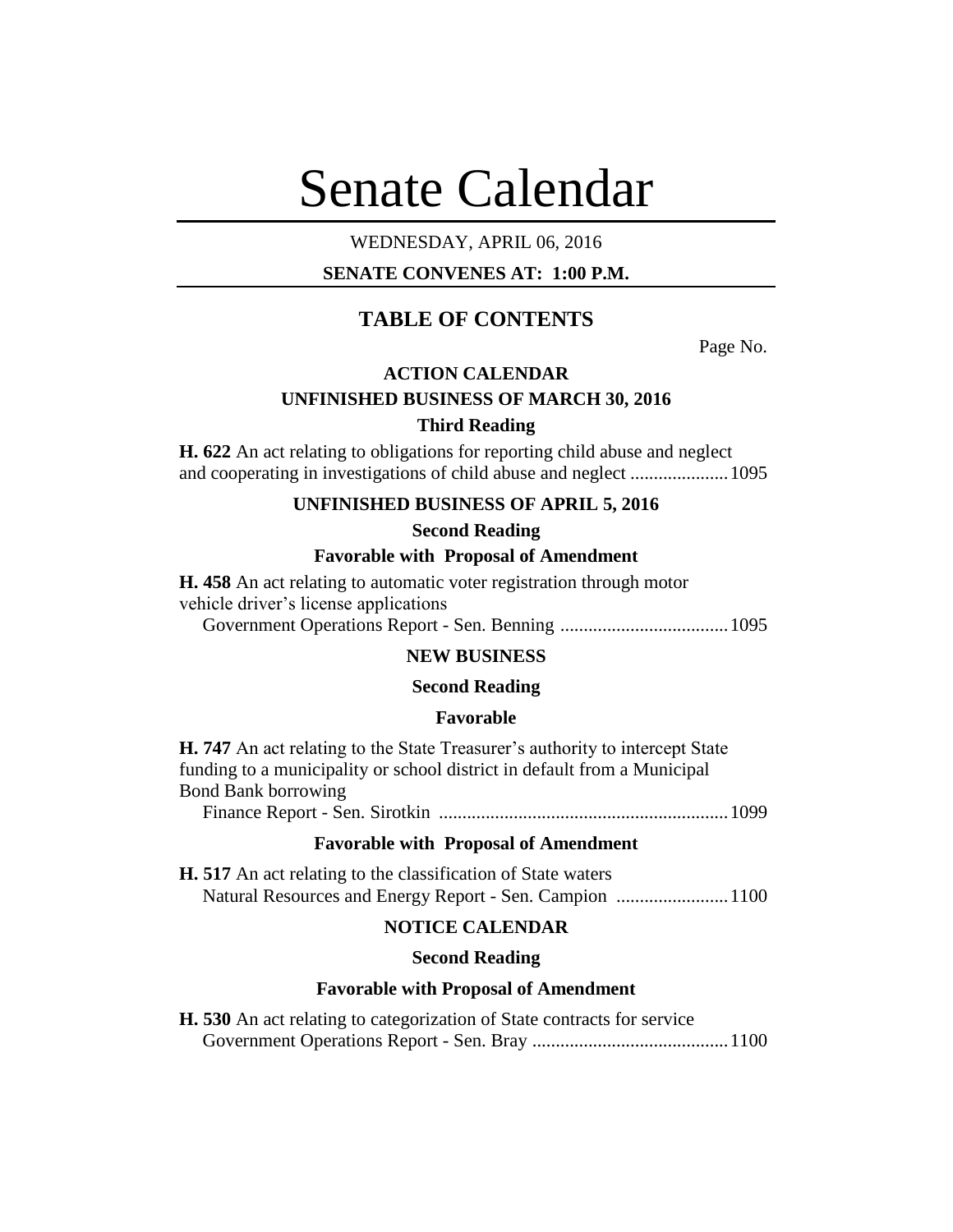## **ORDERS OF THE DAY**

#### **ACTION CALENDAR**

#### **UNFINISHED BUSINESS OF WEDNESDAY, MARCH 30, 2016**

#### **Third Reading**

## **H. 622.**

An act relating to obligations for reporting child abuse and neglect and cooperating in investigations of child abuse and neglect.

## **UNFINISHED BUSINESS OF TUESDAY, APRIL 5, 2016**

#### **Second Reading**

#### **Favorable with Proposal of Amendment**

## **H. 458.**

An act relating to automatic voter registration through motor vehicle driver's license applications.

## **Reported favorably with recommendation of proposal of amendment by Senator Benning for the Committee on Government Operations.**

The Committee recommends that the Senate propose to the House to amend the bill by striking out all after the enacting clause and inserting in lieu thereof the following:

Sec. 1. 17 V.S.A. § 2145a is amended to read:

## § 2145a. REGISTRATIONS AT THE DEPARTMENT OF MOTOR VEHICLES

(a) An application for, or renewal of, a motor vehicle driver's license or nondriver identification card shall serve as a simultaneous application to register to vote unless the applicant declines to sign the voter registration portion of the application checks the box on the application designating that he or she declines to use the application as a voter registration application.

 $(b)(1)$  The voter registration portion of the A motor vehicle driver's license or nondriver identification card application shall provide and request the following information required to be provided under section 2145 of this chapter and shall be in the form approved by the Secretary of State:

(A) The applicant's citizenship.

(B) The applicant's place and date of birth.

(C) The applicant's town of legal residence.

- 1095 -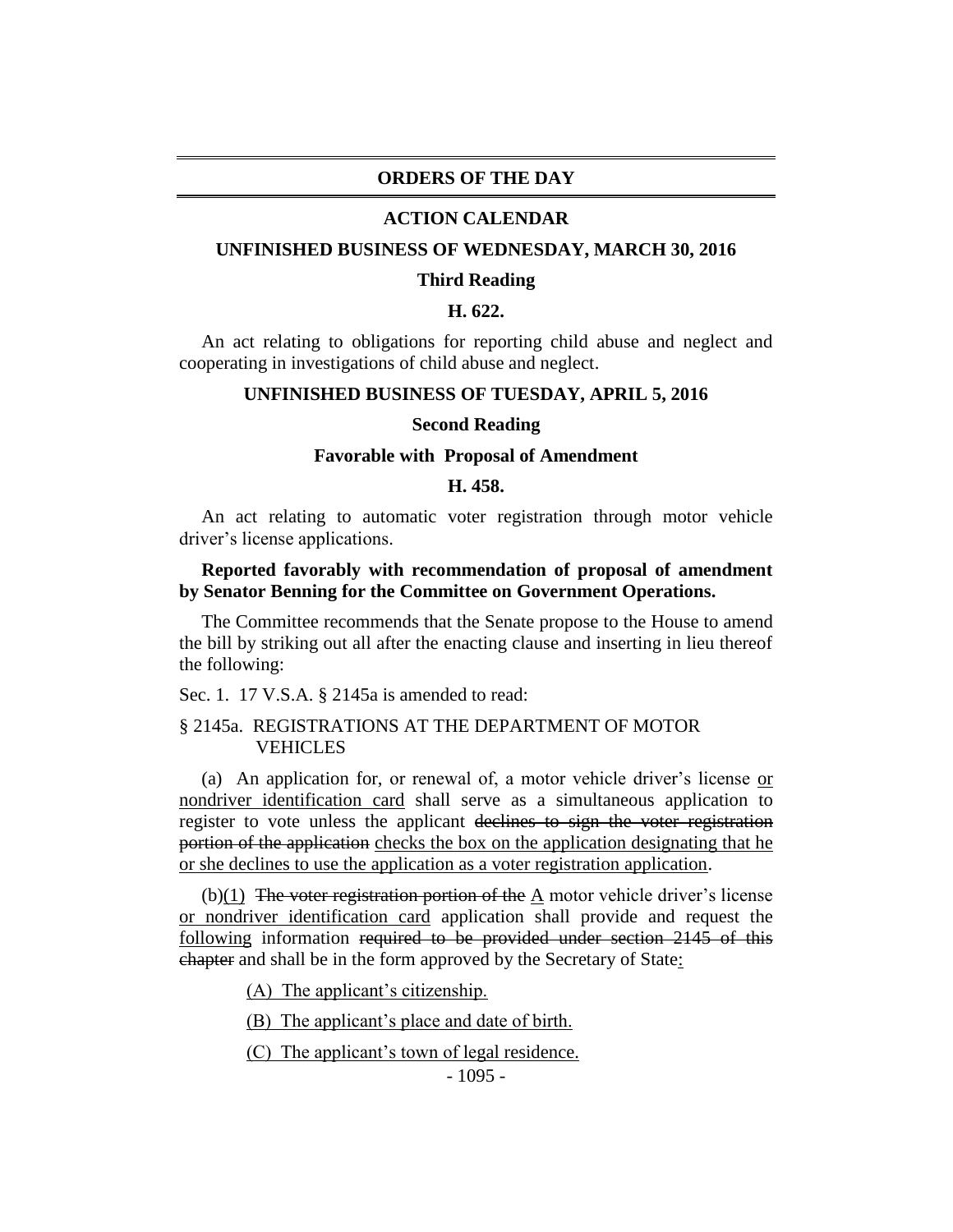(D) The applicant's street address or a description of the physical location of the applicant's residence. The description must contain sufficient information so that the town clerk can determine whether the applicant is a resident of the town.

(E) The voter's oath.

(F) The applicant's e-mail address, which shall be optional to provide.

(2) A motor vehicle driver's license or nondriver identification card application shall provide the following statements:

(A) "By signing and submitting this application, you are authorizing the Department of Motor Vehicles to transmit this application to the Secretary of State for voter registration purposes. YOU MAY DECLINE TO REGISTER. Both the office through which you submit this application and your decision of whether or not to register will remain confidential and will be used for voter registration purposes only."

(B) "In order to be registered to vote, you must: (1) be a U.S. citizen; (2) be a resident of Vermont; (3) have taken the voter's oath; and (4) be 18 years of age or older. Any person meeting the requirements of (1)–(3) who will be 18 years of age on or before the date of a general election may register and vote in the primary election immediately preceding that general election. Failure to decline to register is an attestation that you meet the requirements to vote."

(3) A motor vehicle driver's license or nondriver identification card application shall provide the penalties provided by law for submission of a false voter registration application and shall require the signature of the applicant, under penalty of perjury.

\* \* \*

 $(d)(1)$  The Department of Motor Vehicles shall transmit voter registration motor vehicle driver's license and nondriver identification card applications received under this section to the Secretary of State not later than five days after the date the application was accepted by the Department, or before the date of any primary or general election, whichever is sooner.

(2) The Department of Motor Vehicles shall not transmit motor vehicle driver's license and nondriver identification card applications when the applicant has designated that he or she declines to be registered.

(3) The Department of Motor Vehicles shall ensure confidentiality of records as required by subdivision (b)(2)(A) of this section.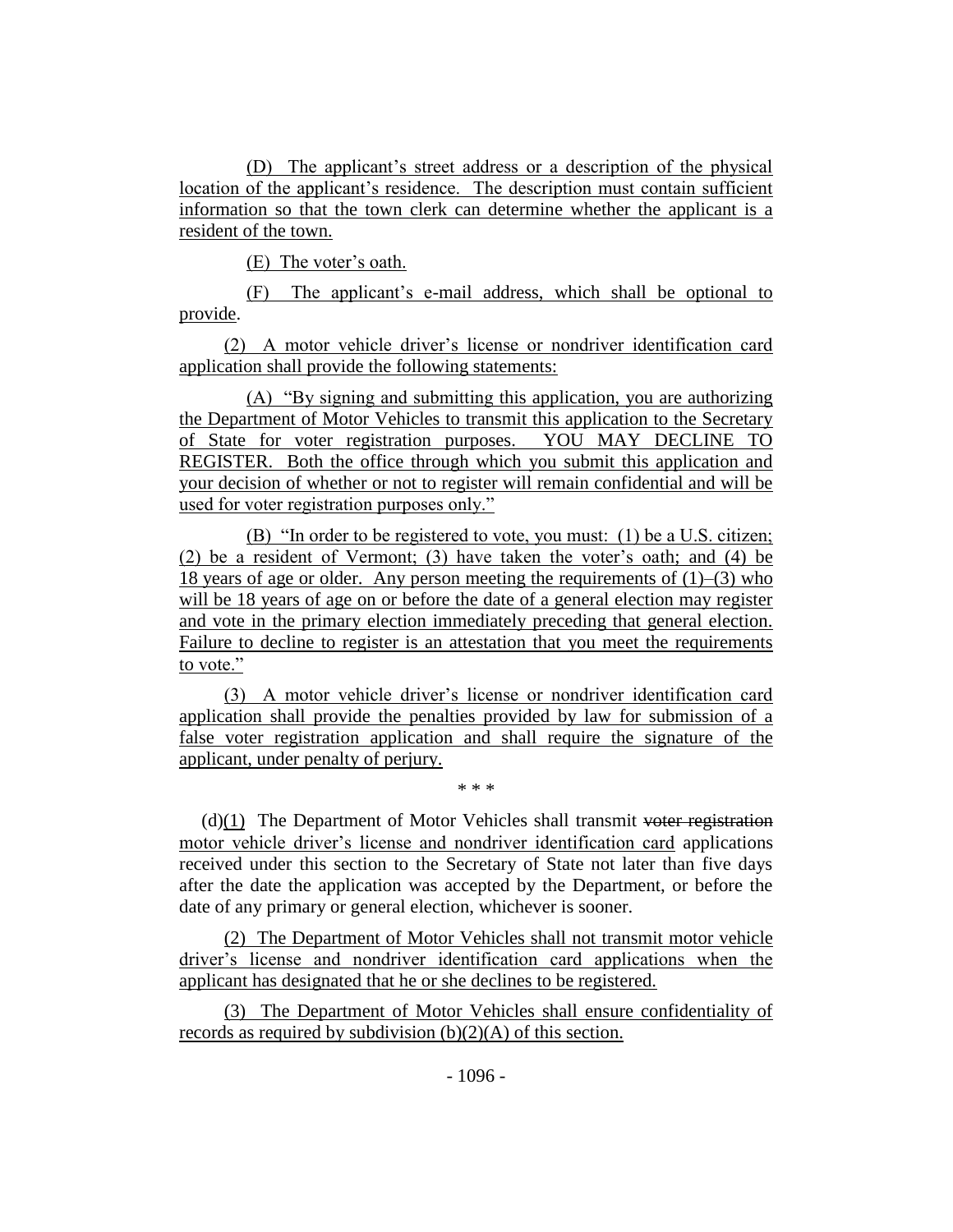(f) In transmitting applications received under this section, the Secretary shall ensure compliance with the requirements of 15 V.S.A. chapter 21, subchapter 3.

(g) The Secretary shall take appropriate measures to educate the public about voter registration under this section.

Sec. 2. 17 V.S.A. § 2145 is amended to read:

#### § 2145. APPLICATION FORMS

(a) The voter registration application shall be in the form approved by the Federal Election Commission or by the Secretary of State. The application form approved by the Secretary shall include:

\* \* \*

(2) The voter's oath and a space for a person administering the voter's oath to another to execute the written notification required by section 2124 of this title.

\* \* \*

(4) The following statements:

(A) "If you were provided with this form when you applied for, or renewed, a motor vehicle driver's license or were provided with this application form by a voter registration agency, you may decline to register. If you decline to register, your failure to register will remain confidential and will be used only for voter registration purposes."

(B) "If you are submitting this application in connection with a motor vehicle driver's license application, or renewal, or through a voter registration agency, the office through which you submitted this application will remain confidential and will be used only for voter registration purposes."

(5) The following statement on applications provided by the Department of Motor Vehicles: "Keep this receipt and take it to the polls when you go to vote. This is proof you submitted an application for registration." [Repealed.]

\* \* \*

(f) A person who makes a false statement in completing a voter registration application form or the voter registration portion of an application for a motor vehicle driver's license or nondriver identification card knowing the statement to be false shall be subject to the penalties of perjury as provided in 13 V.S.A. § 2901, except that a person who is not eligible to register to vote and who otherwise completes the application accurately shall not be considered to have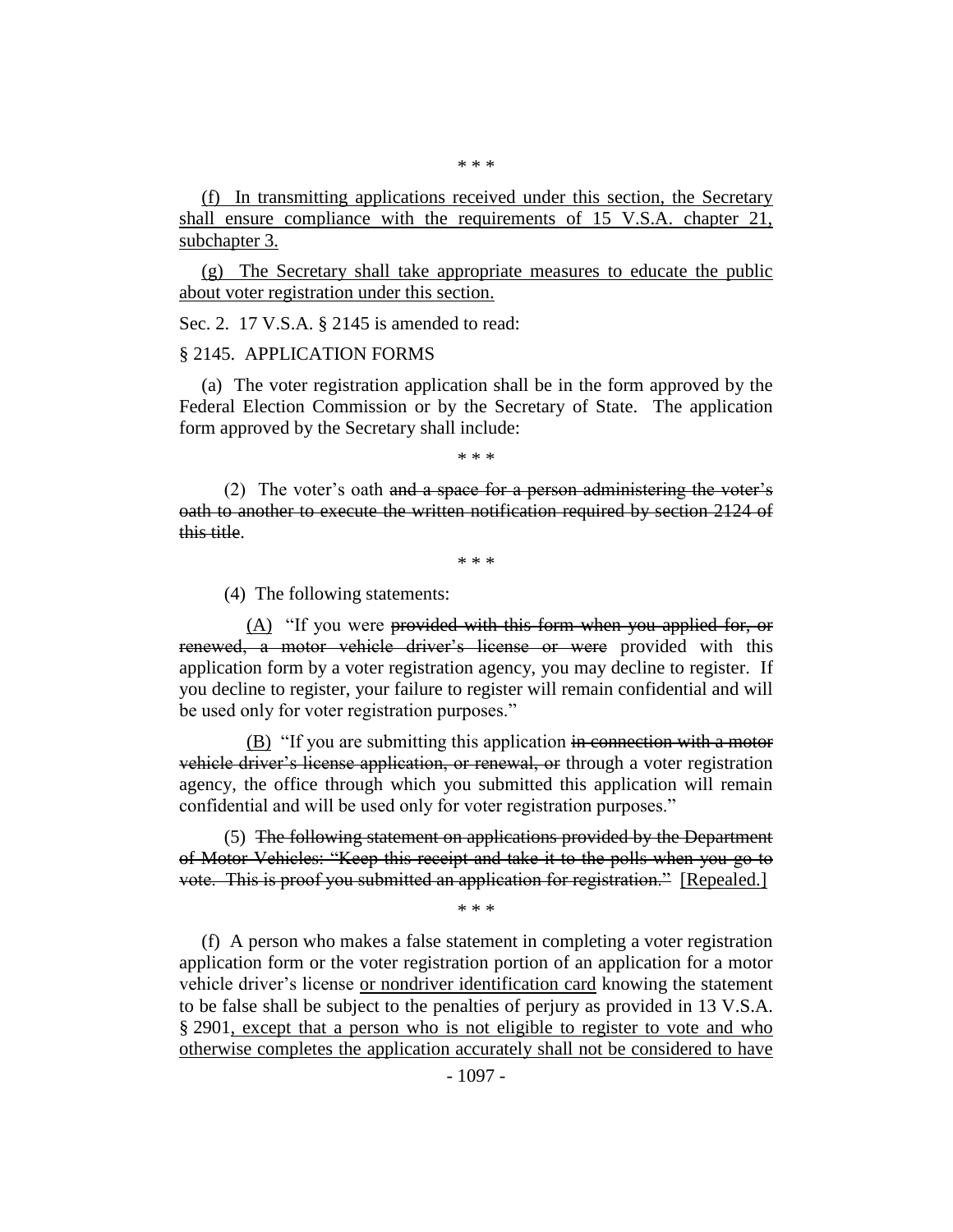made a false statement under this subsection by his or her unintentional failure to decline to register on a motor vehicle driver's license or nondriver identification card application under section 2145a of this chapter.

\* \* \*

Sec. 3. 17 V.S.A. § 2124 is amended to read:

# § 2124. VOTER'S OATH OR AFFIRMATION; HOW ADMINISTERED; APPLICATION

\* \* \*

(b) A person who administers the voter's oath or affirmation to another shall forthwith sign the appropriate place on the application or sign some other written notification giving the person's name and the date the oath or affirmation was administered. [Repealed.]

(c) At a minimum, the town clerk shall keep the completed applications for addition to the checklist, or an electronic copy thereof, through the end of the general election cycle that follows the one in which the application was received. If the written notification that a person has taken the oath or affirmation is submitted separately from the application, it shall be filed along with the application. The town clerk shall verify, upon request, that a voter has been given the oath or affirmation.

Sec. 4. 17 V.S.A. § 2144a is amended to read:

## § 2144a. REGISTRATION

A person who desires to register to vote may apply in any of the following ways:

(1) Simultaneously with his or her application for, or renewal of, a motor vehicle driver's license or nondriver identification card as provided in section 2145a of this chapter.

\* \* \*

Sec. 5. 23 V.S.A. § 603(a)(4) is added to read:

(4) Any new or renewal application form shall provide for and request the information required in 17 V.S.A. § 2145a.

Sec. 6. 1 V.S.A. § 317(c) is amended to read:

(c) The following public records are exempt from public inspection and copying:

\* \* \*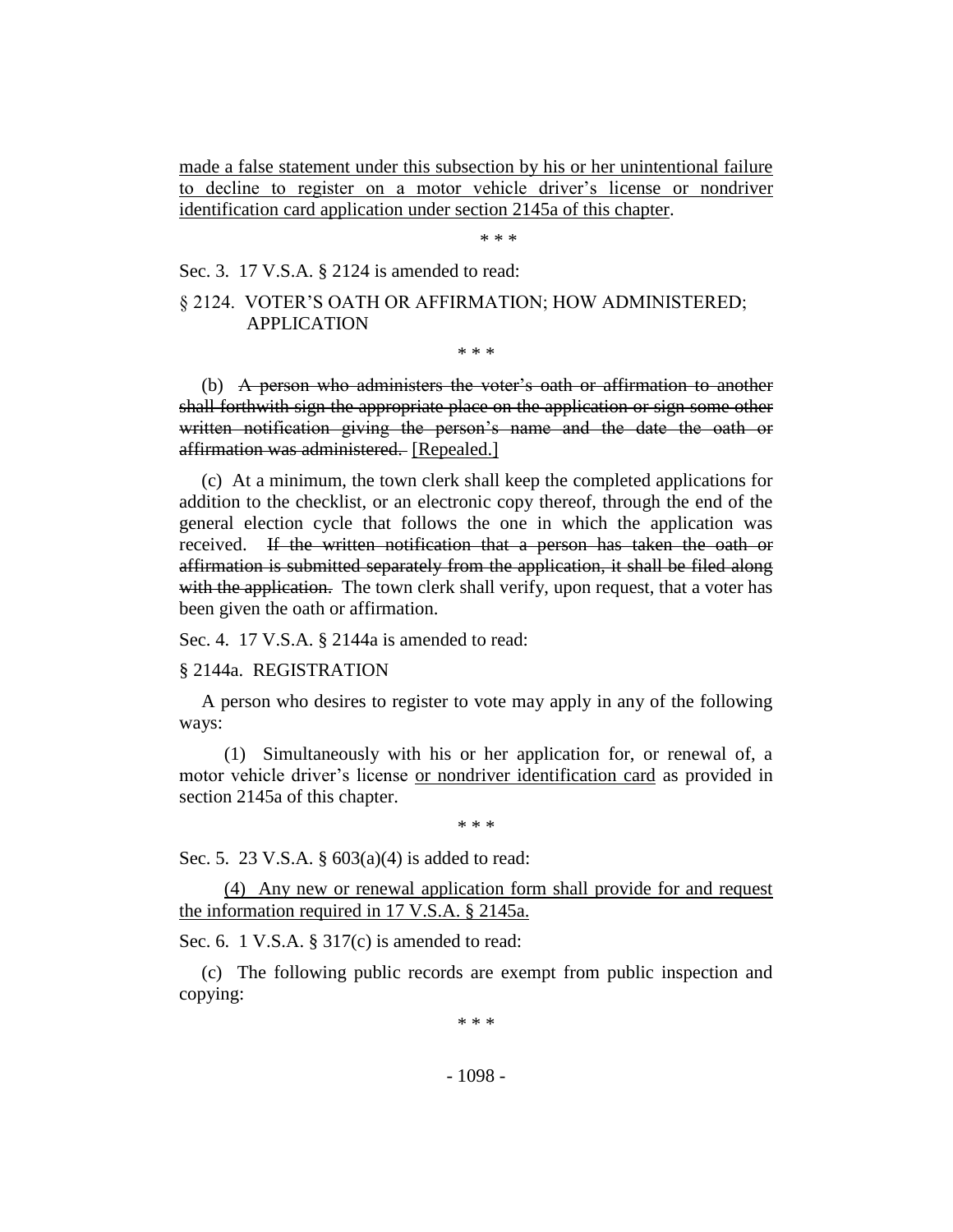(31) Records of a registered voter's month and day of birth, motor vehicle operator's license number, and the last four digits of the applicant's Social Security number contained in an application to the statewide voter checklist or the statewide voter checklist established under 17 V.S.A. § 2154 or the failure to register to vote under 17 V.S.A. § 2145a.

\* \* \*

## Sec. 7. SECRETARY OF STATE; STUDY

The Secretary of State shall consult with the Office of the Attorney General to examine ways in which to register persons 16 years of age who will be 18 years of age on or before the next general election. The Secretary of State shall issue a report to the Senate and House Committees on Government Operations on or before January 15, 2017.

# Sec. 8. EFFECTIVE DATES

(a) This section and Sec. 7 (secretary of state study) shall take effect on passage.

(b) The remainder of the act shall take effect on July 1, 2017.

(Committee vote: 5-0-0)

(For House amendments, see House Journal for February 26, 2016, page 292 and March 8, 2016, page 315)

## **NEW BUSINESS**

#### **Second Reading**

## **Favorable**

## **H. 747.**

An act relating to the State Treasurer's authority to intercept State funding to a municipality or school district in default from a Municipal Bond Bank borrowing.

## **Reported favorably by Senator Sirotkin for the Committee on Finance.**

(Committee vote: 5-0-1)

(For House amendments, see House Journal of March 9, 2016, page 341)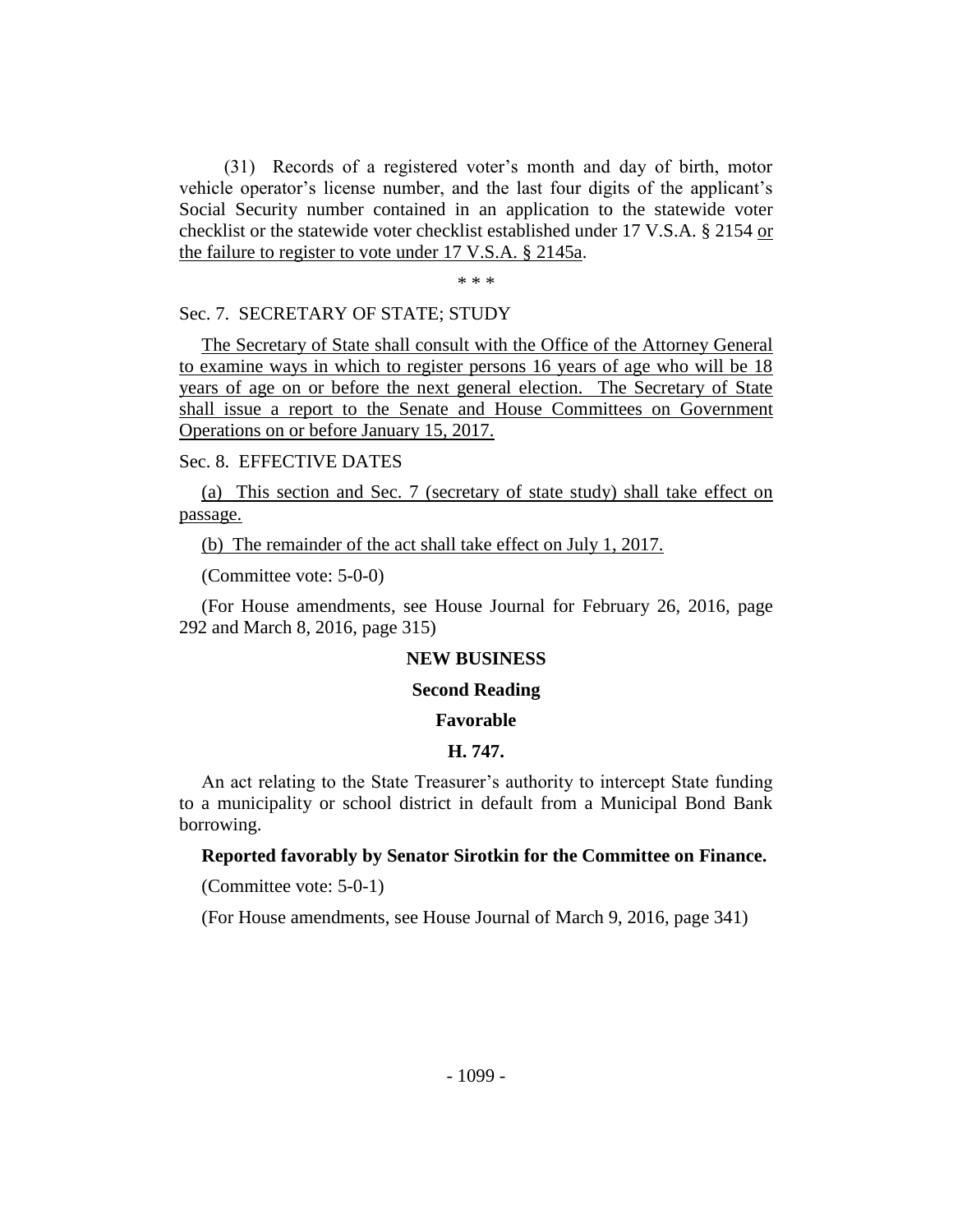## **Favorable with Proposal of Amendment**

## **H. 517.**

An act relating to the classification of State waters.

## **Reported favorably with recommendation of proposal of amendment by Senator Campion for the Committee on Natural Resources & Energy.**

The Committee recommends that the Senate propose to the House to amend the bill in Sec. 1, 10 V.S.A.  $\S$  1252, in subsection (a), after "Class B(1): Waters in which one or more uses are of" and before "higher quality than Class" B(2) waters" by inserting demonstrable and consistently

(Committee vote: 4-0-0)

(For House amendments, see House Journal for March 9, 2016, page 329)

#### **NOTICE CALENDAR**

## **Second Reading**

## **Favorable with Proposal of Amendment**

#### **H. 530.**

An act relating to categorization of State contracts for service.

## **Reported favorably with recommendation of proposal of amendment by Senator Bray for the Committee on Government Operations.**

The Committee recommends that the Senate propose to the House to amend the bill by striking out all after the enacting clause and inserting in lieu thereof the following:

Sec. 1. 3 V.S.A. § 311 is amended to read:

## § 311. CLASSIFIED SERVICE DEFINED; EXCEPTIONS

(a) The classified service to which this chapter shall apply shall include all positions and categories of employment by the state State, except as otherwise provided by law, and except the following:

\* \* \*

(10) A person or persons engaged under retainer, contract for services as defined in section 341 of this title, or special agreement, when certified to the secretary of administration by the attorney general that such engagement is not contrary to the spirit and intent of the classification plan and merit system principles and standards provided by this chapter.

\* \* \*

 $-1100-$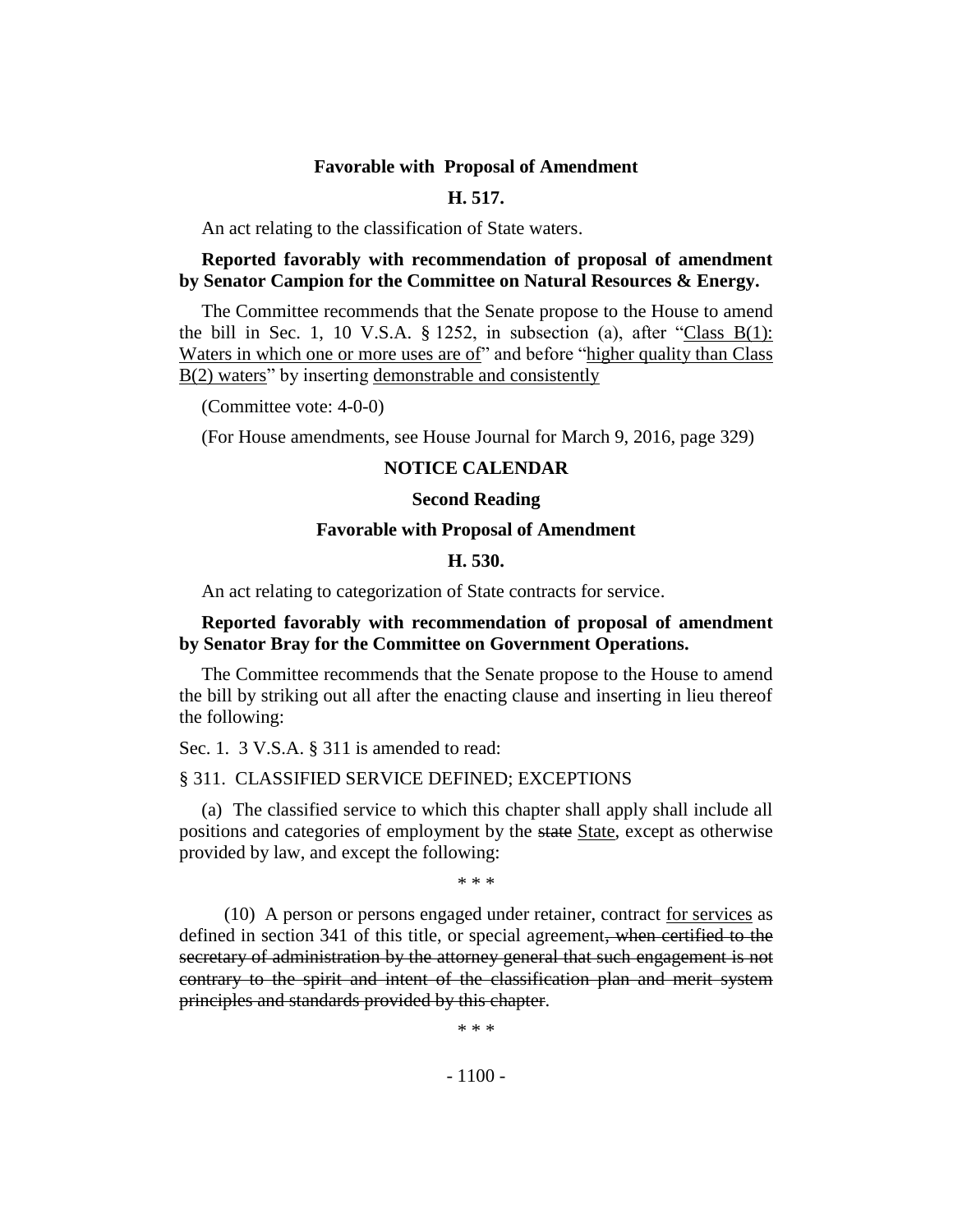Sec. 2. 3 V.S.A. § 341 is amended to read:

## § 341. DEFINITIONS

As used in this chapter:

(1) "Agency" means any agency, board, department, commission, committee, or authority of the executive branch Executive Branch of state State government.

(2) "Personal services contract" or "contract" means an agreement or combination or series of agreements, by which an entity or individual who is not a state employee agrees with an agency to provide services, valued at \$10,000.00 or more per year a contract for services that is categorized as personal services in accordance with procedures developed by the Secretary of Administration and is consistent with subdivisions 342(1), (2), and (3) of this title.

(3) "Privatization contract" means a personal services contract by which an entity or an individual who is not a state employee agrees with an agency to provide services, for services valued at \$20,000.00 \$25,000.00 or more per year, which are is the same or substantially similar to and in lieu of services previously provided, in whole or in part, by permanent, classified state State employees, and which result results in a reduction in force of at least one permanent, classified employee, or the elimination of a vacant position of an employee covered by a collective bargaining agreement.

(4) "Contract for services" means an agreement or combination or series of agreements by which an entity or individual agrees with an agency to provide services as a contractor, rather than as an employee.

Sec. 3. 3 V.S.A. § 342 is amended to read:

## § 342. CONTRACTING STANDARDS; PERSONAL SERVICES CONTRACTS FOR SERVICES

Each contract for services valued at \$25,000.00 or more per year shall require certification by the Office of the Attorney General to the Secretary of Administration that such contract for services is not contrary to the spirit and intent of the classification plan and merit system and standards of this title. A personal services contract for services is contrary to the spirit and intent of the classification plan and merit system and standards of this title, and shall not be certified by the Office of the Attorney General under subdivision 311(a)(10) of this title as provided in this subsection, unless the provisions of subdivisions (1), (2) and (3) of this subsection are met, or one or more of the exceptions described in subdivision (4) of this subsection apply.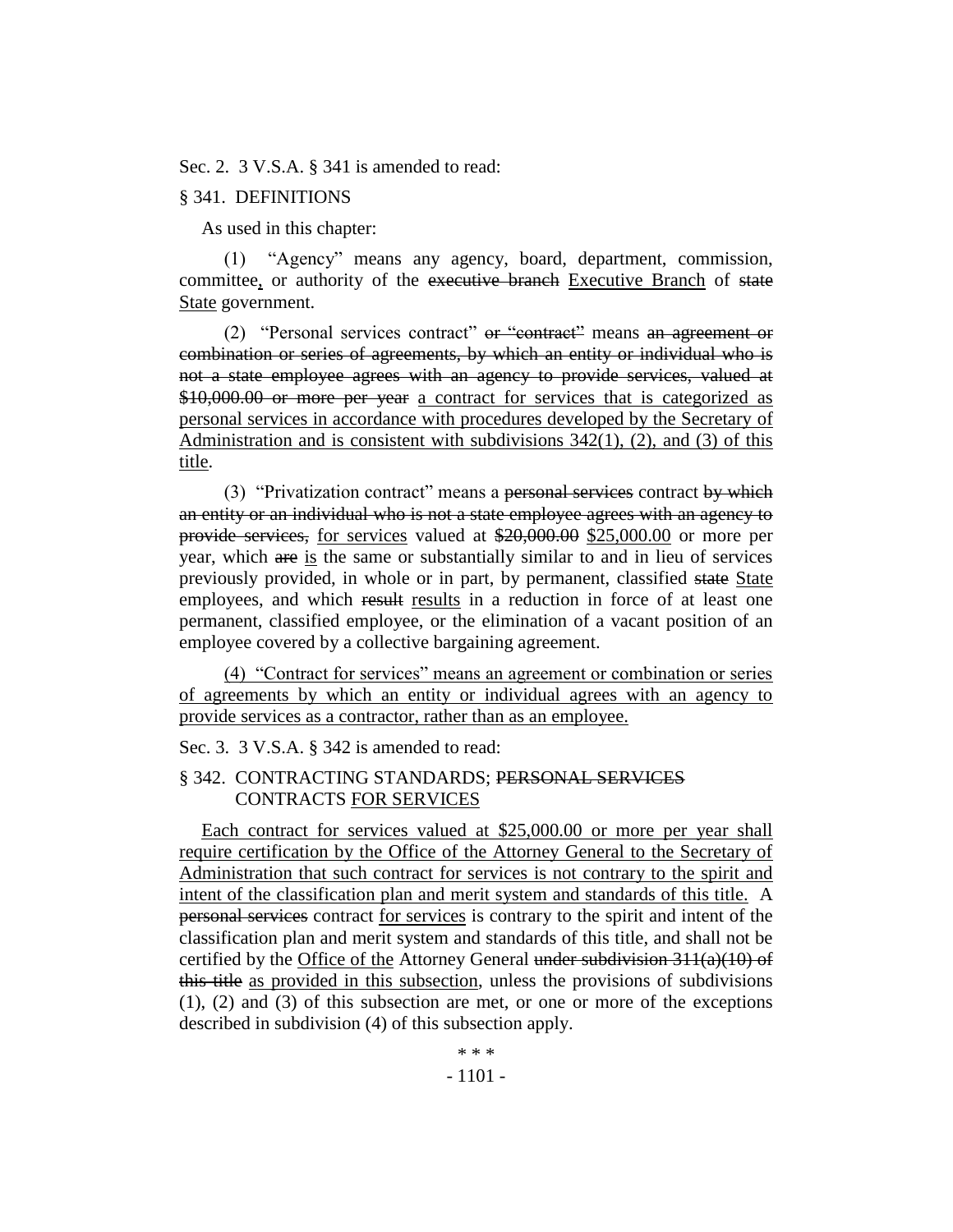Sec. 4. 3 V.S.A. § 344 is amended to read:

## § 344. CONTRACT ADMINISTRATION

(a) The Secretary of Administration shall maintain a database with information about contracts for services, including approved privatization contracts and approved personal services contracts. The Secretary shall also maintain a database with information about privatization contracts which are rejected because they fail to qualify under subdivision 343(2) of this title. Contracts maintained in the database shall be public record to the extent provided under 1 V.S.A. chapter 5, and shall be located at the agency of origin, including information about names of contractors, summaries of work to be performed, costs, and duration.

(b) The information on contracts maintained in the database shall be reported to the General Assembly in the annual workforce report required under subdivision 309(a)(19) of this title. The provisions of 2 V.S.A.  $\S$  20(d) (expiration of required reports) shall not apply to the report to be made under this subsection.

## Sec. 5. EFFECTIVE DATE

This act shall take effect on July 1, 2016.

(Committee vote: 5-0-0)

(For House amendments, see House Journal for February 18, 2016, page 251)

## **CONFIRMATIONS**

The following appointments will be considered by the Senate, as a group, under suspension of the Rules, as moved by the President *pro tempore,* for confirmation together and without debate, by consent thereby given by the Senate. However, upon request of any senator, any appointment may be singled out and acted upon separately by the Senate, with consideration given to the report of the Committee to which the appointment was referred, and with full debate; and further, all appointments for the positions of Secretaries of Agencies, Commissioners of Departments, Judges, Magistrates, and members of the Public Service Board shall be fully and separately acted upon.

Thomas Carlson of Hinesburg – Superior Court Judge – By Sen. Ashe for the Committee on Judiciary. (4/6/16)

Michael J. Harris of Williston – Superior Court Judge – By Sen. Benning for the Committee on Judiciary. (4/6/16)

John Pacht of Hinesburg – Superior Court Judge – By Sen. Ashe for the Committee on Judiciary. (4/6/16)